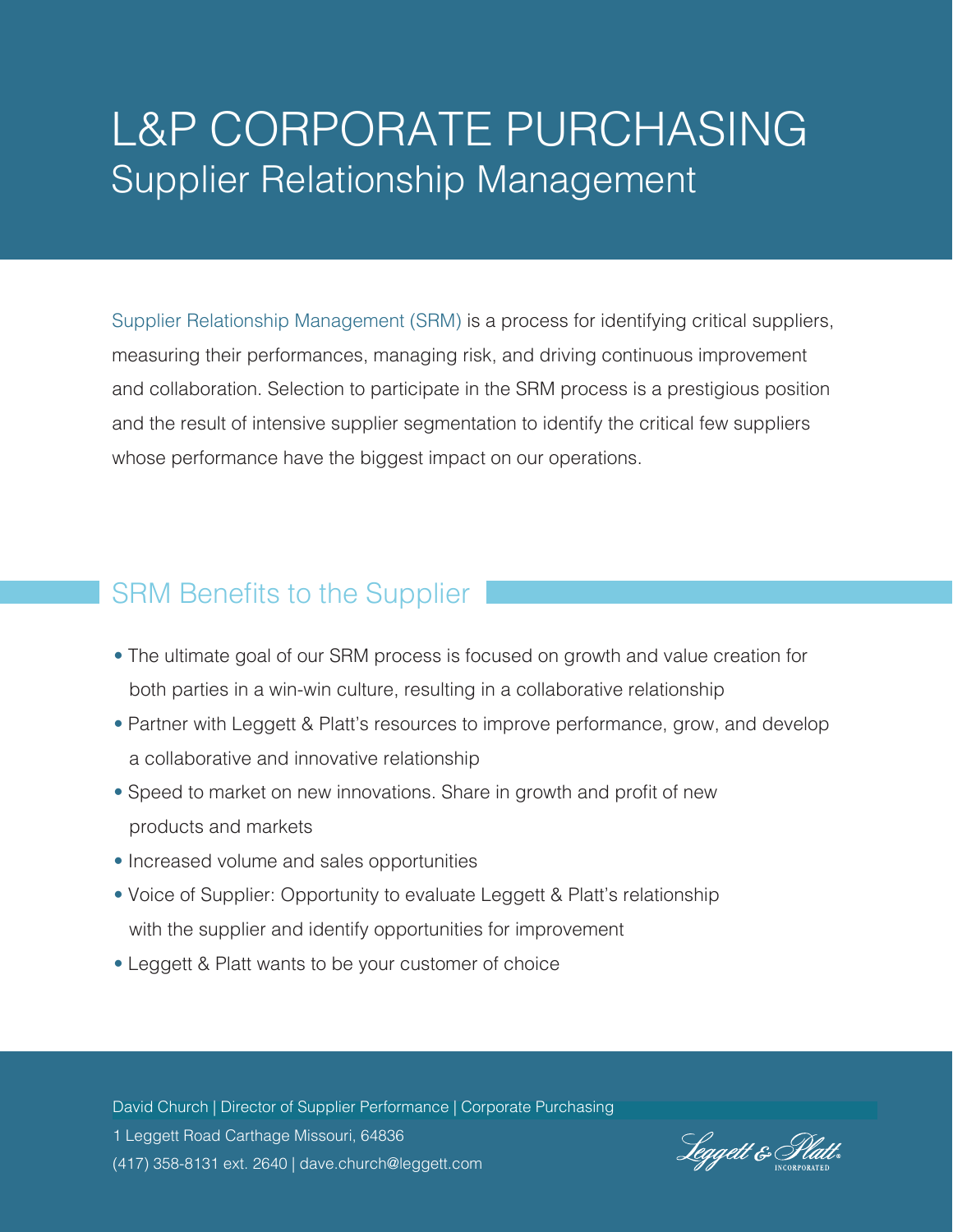## A Framework for Supplier Relationship Management



Develop vision and create a prioritized road map for supplier relationship engagement.



#### **OBJECTIVES: ACTIVITIES:**

Deploy scorecards to measure performance for a select group of suppliers.

#### **OBJECTIVES: ACTIVITIES:**

- Develop supplier tiers and priorities
- Employ filtering tools to segment the supply base
- Choose suppliers for active management

- Create standardized process for measuring performance
- Develop and administer scorecard, collect responses, and analyze results
- Develop supplier review meeting materials



#### **OBJECTIVES: ACTIVITIES:**

Drive continuous improvement through supplier review meetings and action plans.

- Communicate performance expectations and progress to suppliers
- Voice of the supplier, become customer of choice
- Identify and execute improvement opportunities for both suppliers and Leggett & Platt



### **OBJECTIVES ACTIVITIES:**

Become a customer of choice and tap into valuable supplier innovation ideas.

- Access to scarce capacity
- Cost savings and productivity gains
- Product innovation and engineering
- Manage cross-functional innovation initiatives

## SRM Expected Results

- Filter suppliers down to those that have the biggest impact on Leggett & Platt.
- Provides an objective view of supplier risk and performance
- Measures areas in need of improvement
- Continuous improvement of supplier and Leggett & Platt
- High-performing suppliers move into a collaboration relationship

David Church | Director of Supplier Performance | Corporate Purchasing 1 Leggett Road Carthage Missouri, 64836 (417) 358-8131 ext. 2640 | dave.church@leggett.com

Leggett & Plu